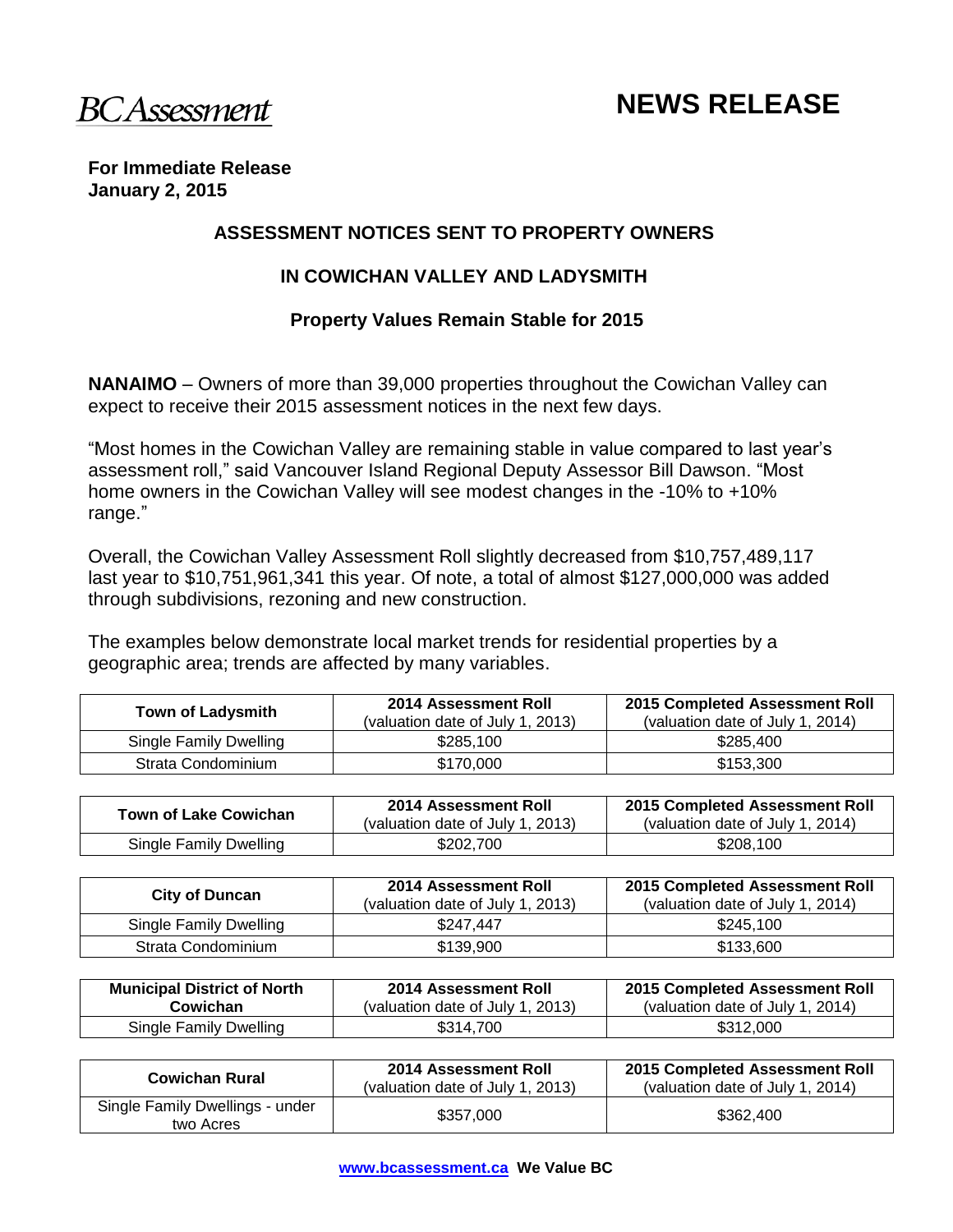| Single Family Dwellings - over<br>two Acres  | \$488,000                                                | \$487,600                                                          |
|----------------------------------------------|----------------------------------------------------------|--------------------------------------------------------------------|
| <b>Lake Cowichan Rural</b>                   | 2014 Assessment Roll<br>(valuation date of July 1, 2013) | 2015 Completed Assessment Roll<br>(valuation date of July 1, 2014) |
| Single Family Dwellings - under<br>two Acres | \$291,000                                                | \$285,100                                                          |
| Single Family Dwellings - over<br>two Acres  | \$383,000                                                | \$389,700                                                          |

In general, commercial property assessments have remained stable in the Cowichan Valley with a taxable commercial assessment roll of \$817,960,841. A total of almost \$18,000,000 in new commercial value has been added due to various changes including subdivision, rezoning and new construction.

"Property owners who feel that their property assessment does not reflect market value as of July 1, 2014 or see incorrect information on their notice should contact BC Assessment as indicated on their notice as soon as possible in January," said Dawson.

"If a property owner is still concerned about their assessment after speaking to one of our appraisers, they may submit a Notice of Complaint (Appeal) by February 2, for an independent review by a Property Assessment Review Panel," added Dawson.

The Property Assessment Review Panels, independent of BC Assessment, are appointed annually by the Ministry of Community, Sport and Cultural Development, and typically meet between February 1 and March 15 to hear formal complaints.

The Central Vancouver Island assessment office is located at 300-125 Wallace Street in Nanaimo. During the month of January, office hours are 8:30 a.m. to 5:00 p.m., Monday to Friday. Property owners can contact BC Assessment toll-free at 1-866-valueBC (1-866 825-8322) or online by clicking "CONNECT" at [www.bcassessment.ca](http://www.bcassessment.ca/).

Visit [www.bcassessment.ca](http://www.bcassessment.ca/) for more information about the 2015 Assessment Roll including lists of 2015's top 100 most valuable residential properties across the province.

Of note, BC Assessment has launched a newly-enhanced version of its free *e*-value*BC*  service that allows the general public to search, check and compare properties online from across the province. Improved navigation, an interactive map and inclusion of property street-front imagery are among the new features. Also new for 2015, BC Assessment has updated its Customer Service Standards which include commitments to be open & transparent, fair & accurate, timely & accessible, knowledgeable & respectful, and innovative & collaborative.

"Our service commitments and standards clearly indicate the level of service that you can expect from BC Assessment and ensure we focus on customer needs as we continue to deliver excellent service," said Dawson.

Follow BC Assessment on [Twitter,](http://twitter.com/bcassessment) [YouTube,](http://www.youtube.com/user/BCAssessmentVideos) [Facebook,](http://www.facebook.com/pages/BC-Assessment/168042796561277?sk=info) and [LinkedIn.](http://www.linkedin.com/company/bc-assessment)